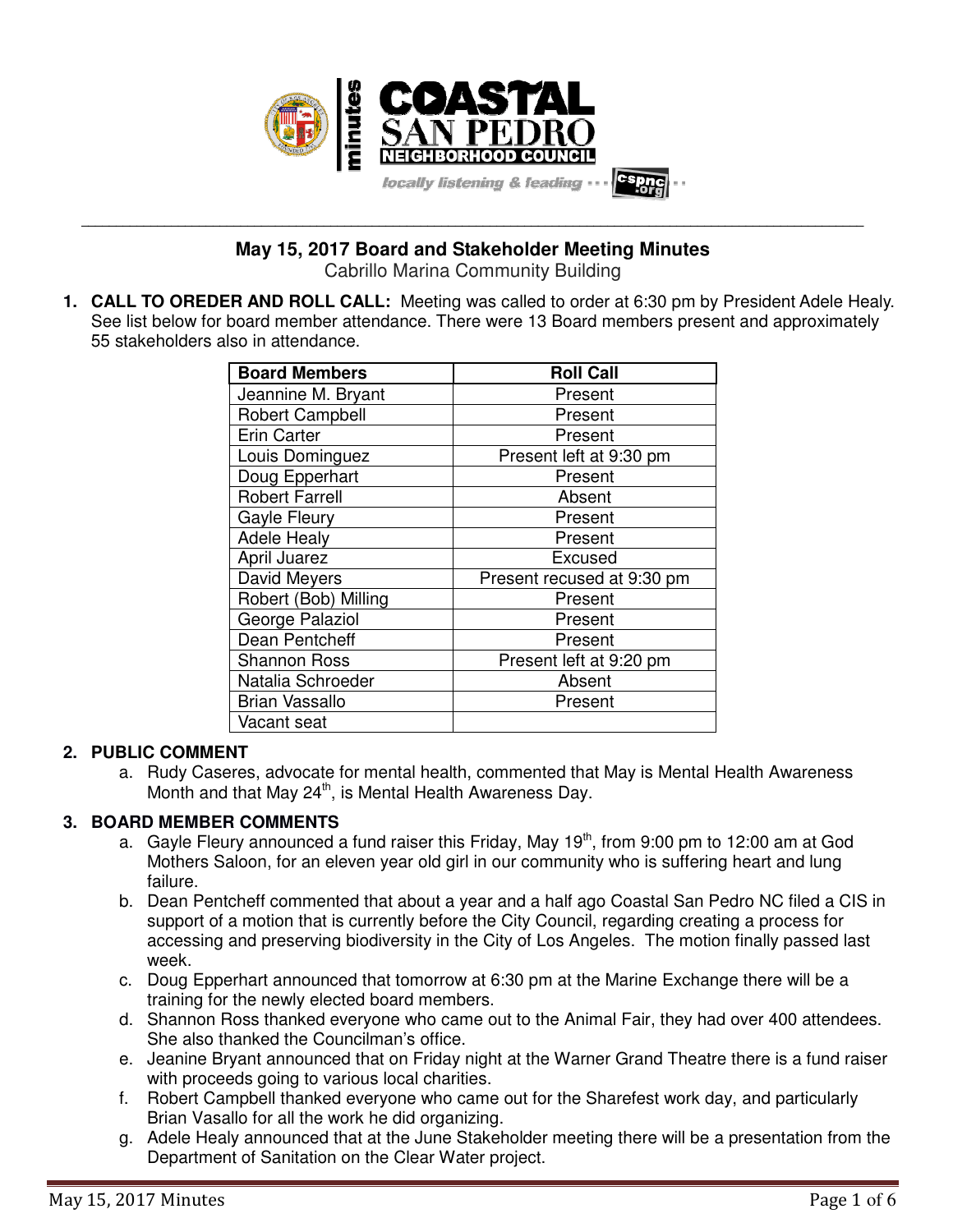**4. MINUTES**: Approval of minutes of April 17, 2017 Meeting.

Motion by **Adele Healy** approve the April 17, 2017 meeting minutes, seconded by **Brian Vassallo**. Motion passed with 13 yes (Bryant, Campbell, Carter, Dominguez, Epperhart, Fleury, Healy, Meyers, Milling, Palaziol, Pentcheff, Ross, and Vassallo), 0 no, and 0 abstention(s).

## **5. LAPD REPORT**: Senior Lead Officer Elliott Rubright

- i. Officer Rubright gave a brief overview of crime statistics. Regarding burglary theft from motor vehicle, 14 of 24 were from unlocked vehicles.
- ii. Officer Rubright answered questions from the board and stakeholders.
- iii. Officer Rubright's contact information: Twitter handle 5sl85sanpedro, email (preferred method of contact) 38205@lapd.lacity.org and office telephone 310-726-7925.

## **6. REPORTS FROM GOVERNMENT AGENCY REPRESENTATIVES**

a. **Councilman Joe Buscaino CD15** – Ryan Ferguson, San Pedro Field Deputy

- i. Mr. Ferguson provided a written report including some of the following items. To view the full report please go to http://www.cspnc.org/council-district-15-reports.
- ii. Mr. Ferguson presented outgoing executive board members with proclamations of appreciation for their service on behalf of the Councilman.
- iii. The target date for completion of the Gaffey Street Pool is the end of June, and a grand opening is tentatively planned for some time in July.
- iv. Hamilton Avenue widening project is expected to start the end of May or early June.
- v. The San Pedro Shred, will be on Saturday, June  $4<sup>th</sup>$ , from 10:00 am to 4:00 pm, this year it will be held in downtown San Pedro.
- vi. Mr. Ferguson answered questions from the board and stakeholders.
- b. **Port of Los Angeles** Augie Bezmalinovich, Community Affairs Advocate Not present
- c. **Congress Woman Nanette Barragan** Morgan Roth, Field Representative Not present
- d. **Assemblyman Patrick O'Donnell** Sarah Patterson, Area Representative
	- i. Ms. Patterson announced that on Saturday, June  $3<sup>rd</sup>$ , the Assemblymember is having a Community Coffee, from 9:00 to 10:00 am at Siren's Java and Tea.
- e. **Mayor Garcetii** Manny Lopez, Harbor Area Representative Not present
- f. **Budget Advocate for the Harbor Region** Danielle Sandoval Not present
- g. **LAUSD Board Member Dr. Vladovic**: John Larson, Director of Communication Not present
- h. **Supervisor Janice Hahn**, Erika Valezques, Field Deputy
	- i. Ms. Valezques announce that there is an online survey regarding the redevopment of the Courthouse at http://dpw.lacounty.gov/pmd/heartofsanpedro.

#### **7. BUDGET & FINANCE** - Presentation for approval of Monthly Expenditure Report(s) Discussion pertaining to remaining budgetary items, etc.

- a. Review and approval of the April 2017 MER and Associated Bank Statement. Motion by **Robert Campbell** approve the April 17, 2017 Monthly Expenditure Report and associated bank statement, seconded by **Brian Vassallo**. Motion passed with 13 yes (Bryant, Campbell, Carter, Dominguez, Epperhart, Fleury, Healy, Meyers, Milling, Palaziol, Pentcheff, Ross, and Vassallo), 0 no, and 0 abstention(s).
- b. Treasurer's Report and Fund Balance. Treasurer Campbell gave an overview of the fiscal year end processes and procedures.
- c. Discussion and consideration of NPG applications received from the following entities, in an aggregate amount not to exceed the lesser of \$4,000 or the CSPNC's final Fund Balance: Points of clarification; 1) Item 7.c.iii. should read MUSIC BY THE SEA, not Cabrillo Beach Boosters, and 2) only the NPG applications from Harbor Lites and MUSIC BY THE SEA (not Cabrillo Beach Boosters) are included in the agenda package. Please note: Shannon Ross recused herself.

**Motion** by **David Meyers** to table NPGs for a special meeting, seconded by **Louis Dominguez**. Motion passed with 7 yes (Campbell, Carter, Dominguez, Epperhart, Fleury, Meyers, and Pentcheff), 5 noes (Bryant, Healy, Milling, Palaziol, and Vassallo), 0 abstention(s), and 1 recused (Ross).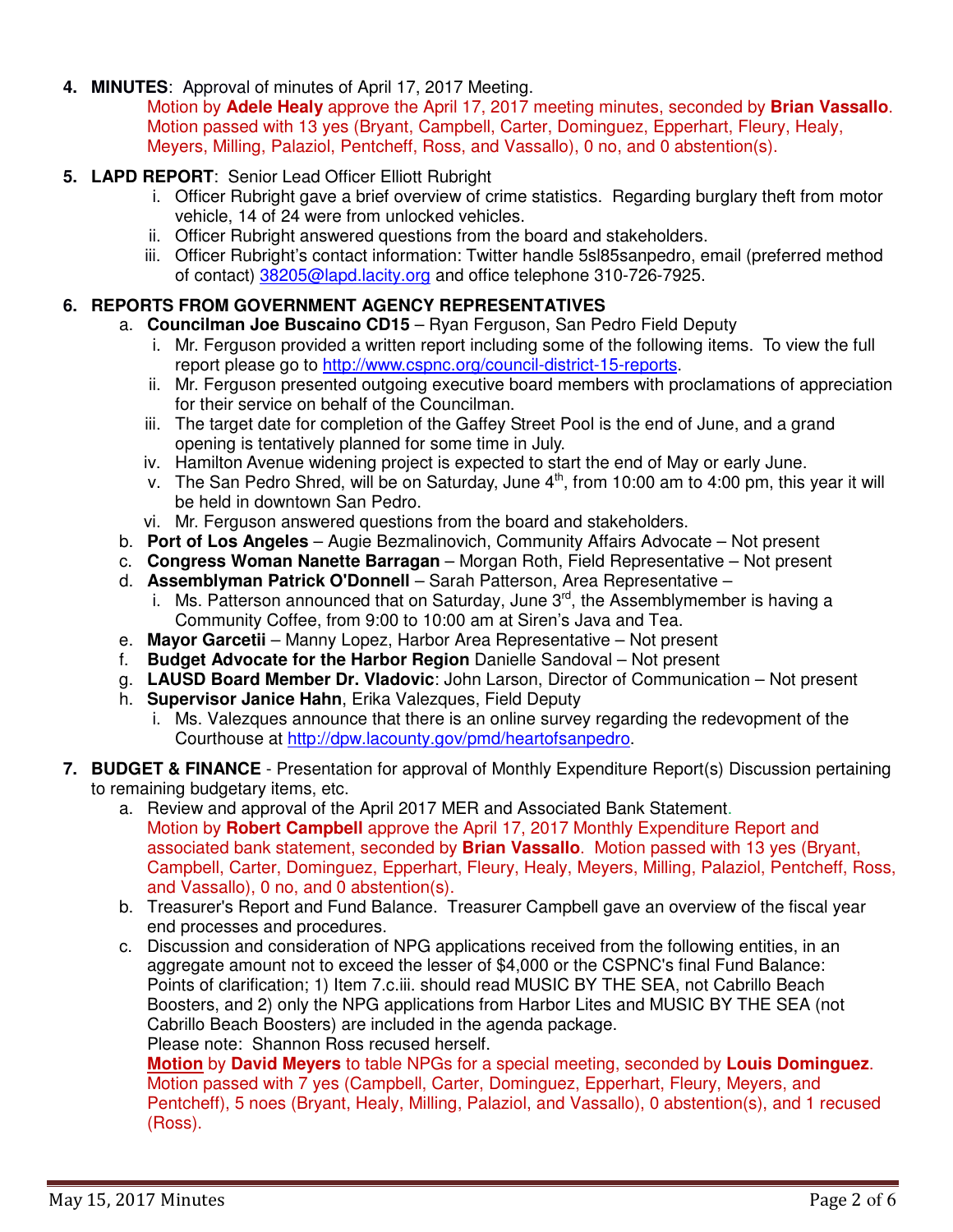**Motion** by **Doug Epperhart** to hold a special meeting to consider NPGs on Tuesday, May 23<sup>rd</sup>, seconded by **David Meyers**. Motion failed with 6 yes (Carter, Dominguez, Epperhart, Healy, Meyers, and Pentcheff), 6 no (Bryant, Campbell, Fleury, Milling, Palaziol, and Vassallo), 0 abstention(s), and 1 recused (Ross).

- i. San Pedro Art Association No NPG application included in agenda package. **Motion** by **Dean Pentcheff** to award SPAA \$1,500.00, or the remaining unspent balance of the bank account as of the last day a funding request can be submitted, seconded by **Louis Dominguez**. Motion failed with 6 yes (Campbell, Carter, Dominguez, Epperhart, Healy, and Pentcheff,), 6 noes (Bryant, Fleury, Meyers, Milling, Palaziol, and Vassallo), 0 abstention(s), and 1 recused (Ross).
- ii. LAPD Harbor Lites

**Motion** by **George Palaziol** to take from the table and reconsider item 7.c.ii., seconded by **Jeannine Bryant**. Motion passed with 11 yes (Bryant, Campbell, Carter, Dominguez, Epperhart, Fleury, Healy, Milling, Palaziol, Pentcheff, and Vassallo), 1 abstention (Meyers), and 1 recused (Ross).

**Motion** by **Doug Epperhart** to approve an amount of \$763.50 to LAPD Harbor Lites, seconded by **Robert Campbell**. Motion passed with 11 yes (Bryant, Campbell, Carter, Dominguez, Epperhart, Fleury, Healy, Milling, Palaziol, Pentcheff, Ross, and Vassallo), 1 no (Meyers), 0 abstention(s), and 1 recused (Ross).

- iii. (Cabrillo Beach Boosters) MUSIC BY THE SEA **Motion** by **Brian Vassallo** to amend the above motion to include approval of \$1,500.00 for Music by the Sea, seconded by **Jeannine Bryant**. Motion passed with 12 yes (Bryant, Campbell, Carter, Dominguez, Epperhart, Fleury, Healy, Meyers, Milling, Palaziol, Pentcheff, Ross, and Vassallo), 0 no, 0 abstention(s), and 1 recused (Ross). **Motion** by **Robert Campbell** to approve NPG applications from LAPD Harbor Lites for \$763.50 and Music by the Sea for \$1,500.00, as amended, seconded by **Brian Vassallo**. Motion passed with 11 yes (Bryant, Campbell, Carter, Dominguez, Epperhart, Fleury, Healy, Meyers, Palaziol, Pentcheff, Ross, and Vassallo), 1 no (Milling), 0 abstention(s), and 1 recused (Ross).
- d. Direct the Treasurer to pay any invoices and/or reimbursements due or scheduled to be due between May 15, 2017 and June 30, 2017, in amounts not to exceed those previously budgeted and approved by the Board, and to take any other action to expend current FY funds on allowable, budgeted expenses of the NC, to prevent those costs from impacting the CSPNC's FY 17-18 budget.

Motion by **Robert Campbell** to approve the above text, seconded by **Louis Dominguez**. Motion passed with 12 yes (Bryant, Campbell, Carter, Dominguez, Epperhart, Fleury, Healy, Meyers, Milling, Pentcheff, Ross, and Vassallo), 0 no, 0 abstention(s), and 1 out of room (Palaziol).

- **8. PRESENTATION/DISCUSSION** with the LA County Public Works Department regarding the development options for the former Courthouse, which is the street to street property on the corner of 6th St. and S. Centre St, in downtown San Pedro. (505 S, Centre Street). The Holland Partner Group was selected as the potential developer and is considering mixed use market rate rentals on this land lease project. 5 minutes will be allotted for the presentation & 15 minutes for a question & answer period. Please see the website for Holland Partner Group for additional information on the company and some of their other recent projects.
	- a. Luis Ramirez, Project Manager, Los Angeles County Public Works gave an overview of the Courthouse Project.
	- b. The Holland Partner Group has been selected as the developer, and the County is in an exclusive negotiation agreement with them.
	- c. In June, they will have public meetings at POLA to recap information and progress.
	- d. They anticipate the predevelopment stage to take approximately eighteen months and construction to take between eighteen and twenty four months.
	- e. Mr. Ramirez and Mr. Guthrie, from Holland Partners, answered questions from the board and stakeholders.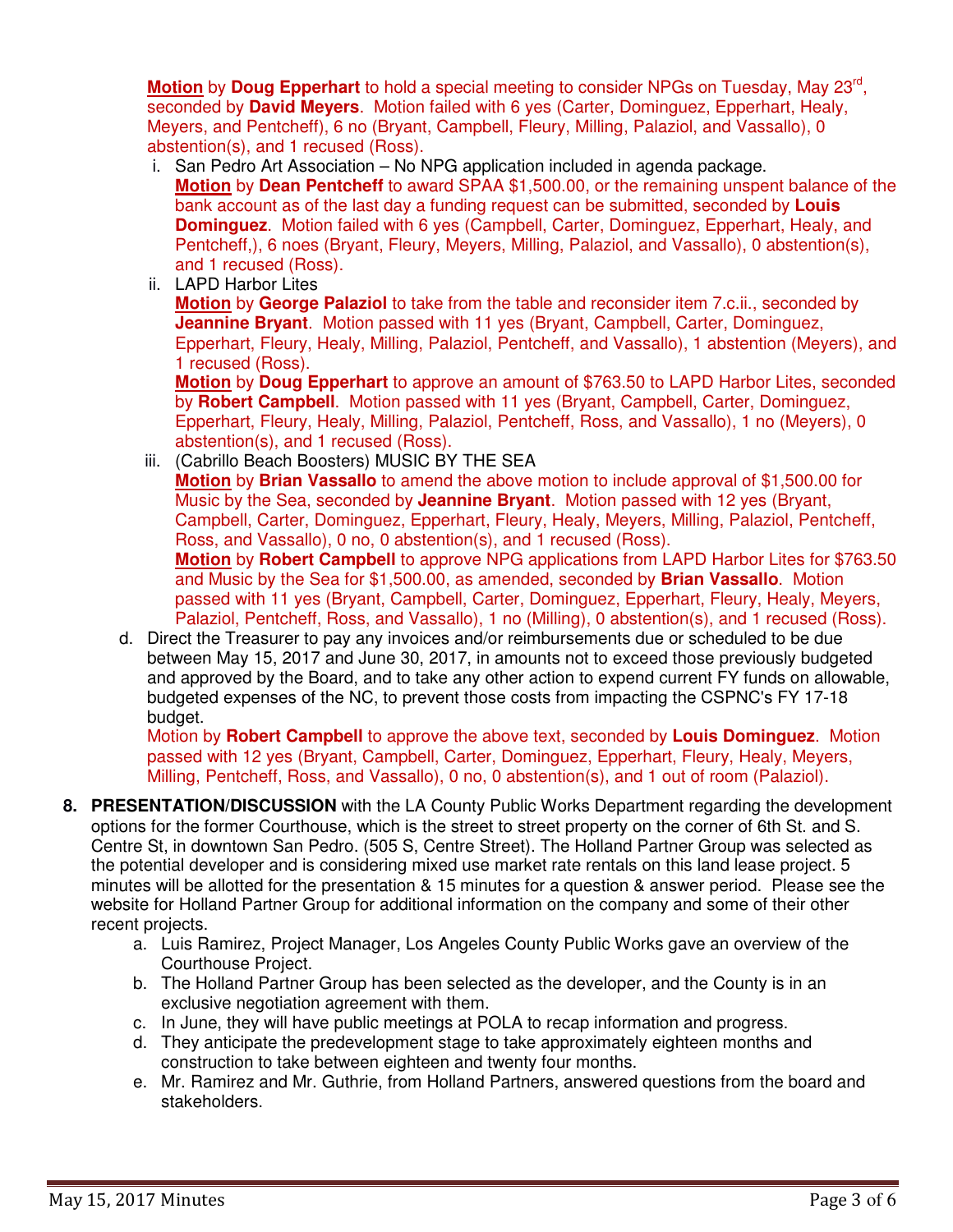Motion by **Adele Healy** to go to Item #10 on the agenda, seconded by **David Meyers**. Motion passed with 7 yes (Carter, Dominguez, Epperhart, Healy, Meyers, Pentcheff, and Ross), 6 noes (Bryant, Campbell, Fleury, Milling, Palaziol, and Vassallo), and 0 abstention(s).

# **9. STAKEHOLDER MOTIONS:**

## a. **Stakeholder Motion #1 – by Brian Vassallo**

Due to increased pollution from idling vehicles, potential emergency vehicle delays, higher risk of accidents and resulting motorists cutting through residential streets and bike lanes to avoid backups and due to Harbor Blvd being reduced to one lane during the realignment, Whereas, The Coastal San Pedro Neighborhood Council moves that Councilman Joe Buscaino of Council District 15 support returning Pacific Ave to four lanes for vehicles and urge the City of Los Angeles to not impose any "Road Diet" to Pacific Ave, Gaffey Street, Harbor Blvd or Western Ave.

Motion by **Brian Vassallo** to approve the above text, seconded by **Bob Milling**. Motion passed with 8 yes (Bryant, Campbell, Dominguez, Fleury, Healy, Milling, Palaziol, and Vassallo), 1 no (Meyers), and 4 abstentions (Carter, Epperhart, Pentcheff, and Ross).

## b. **Stakeholder Motion #2 – by Brian Vassallo**

The Coastal San Pedro Neighborhood Council moves that Councilman Joe Buscaino of Council District 15 openly petition Mayor Eric Garcetti and LA 2024 to re-examine San Pedro to be the Sailing Venue for the potential Olympic Games in Los Angeles. The Coastal San Pedro Neighborhood Council asks that The Mayor, CD-15 and LA 2024 meet with board of directors of both the Cabrillo Beach Yacht Club and The Los Angeles Yacht Club and re-explore all five of the potential sailing venues located in San Pedro.

Motion by **Brian Vassallo** to approve the above text, seconded by **Robert Campbell**. Motion passed with 13 yes (Bryant, Campbell, Carter, Dominguez, Epperhart, Fleury, Healy, Meyers, Milling, Palaziol, Pentcheff, Ross, and Vassallo), 0 no, and 0 abstention(s).

# c. **Stakeholder Motion #3 – by Brian Vassallo**

In an effort to get out in front of a potential problem, the Coastal San Pedro Neighborhood Council requests that Councilman Joe Buscaino, Congresswoman Nannette Barragan, State Assemblyman Patrick O'Donnell and County Supervisor Janice Hahn together form a Harbor Area Gang Task force similar to the Watts Gang Task Force, comprised of Community Members, Local Clergymen, School Administrators, Port of Los Angeles Executives, Business Leaders and Law Enforcement Officers to be led by The Councilman. The Coastal San Pedro Neighborhood council urges that this task force meet monthly and be open to the public.

Motion by **Brian Vassallo** to approve the above text, seconded by **Gayle Fleury**. Motion passed with 13 yes (Bryant, Campbell, Carter, Dominguez, Epperhart, Fleury, Healy, Meyers, Milling, Palaziol, Pentcheff, Ross, and Vassallo), 0 no, and 0 abstention(s).

## d. **Stakeholder Motion #4 – by Brian Vassallo**

The Coastal San Pedro Neighborhood Council moves that Mayor Eric Garcetti, in an effort to curb the culture of crime, poverty, homelessness and drug abuse in San Pedro, work with the Los Angeles Police Department and make sure there is money allocated in this year's budget to immediately open and staff our local jail.

**Motion** by **Brian Vassallo** to amend the motion to add '…and make sure there is money allocated in this year's budget…', seconded by **Dean Pentcheff**. Motion passed with 13 yes (Bryant, Campbell, Carter, Dominguez, Epperhart, Fleury, Healy, Meyers, Milling, Palaziol, Pentcheff, Ross, and Vassallo), 0 no, and 0 abstention(s).

**Motion** by **Brian Vassallo** to approve the above motion as amended, seconded by **Jeannine Bryant**. Motion passed with 13 yes (Bryant, Campbell, Carter, Dominguez, Epperhart, Fleury, Healy, Meyers, Milling, Palaziol, Pentcheff, Ross, and Vassallo), 0 no, and 0 abstention(s).

# e. **Stakeholder Motion #5 – by Brian Vassallo**

The Coastal San Pedro Neighborhood Council moves that Councilman Joe Buscaino, Assemblyman Patrick O'Donnell and Congresswoman Nannette Barragan work together to explore the potential of a State Measure and or an amendment to the California Tidelands Act to allow *limited / for sale only* residential development on Port *Owned* Property and report back to the San Pedro community on the viability of such a Measure or Amendment.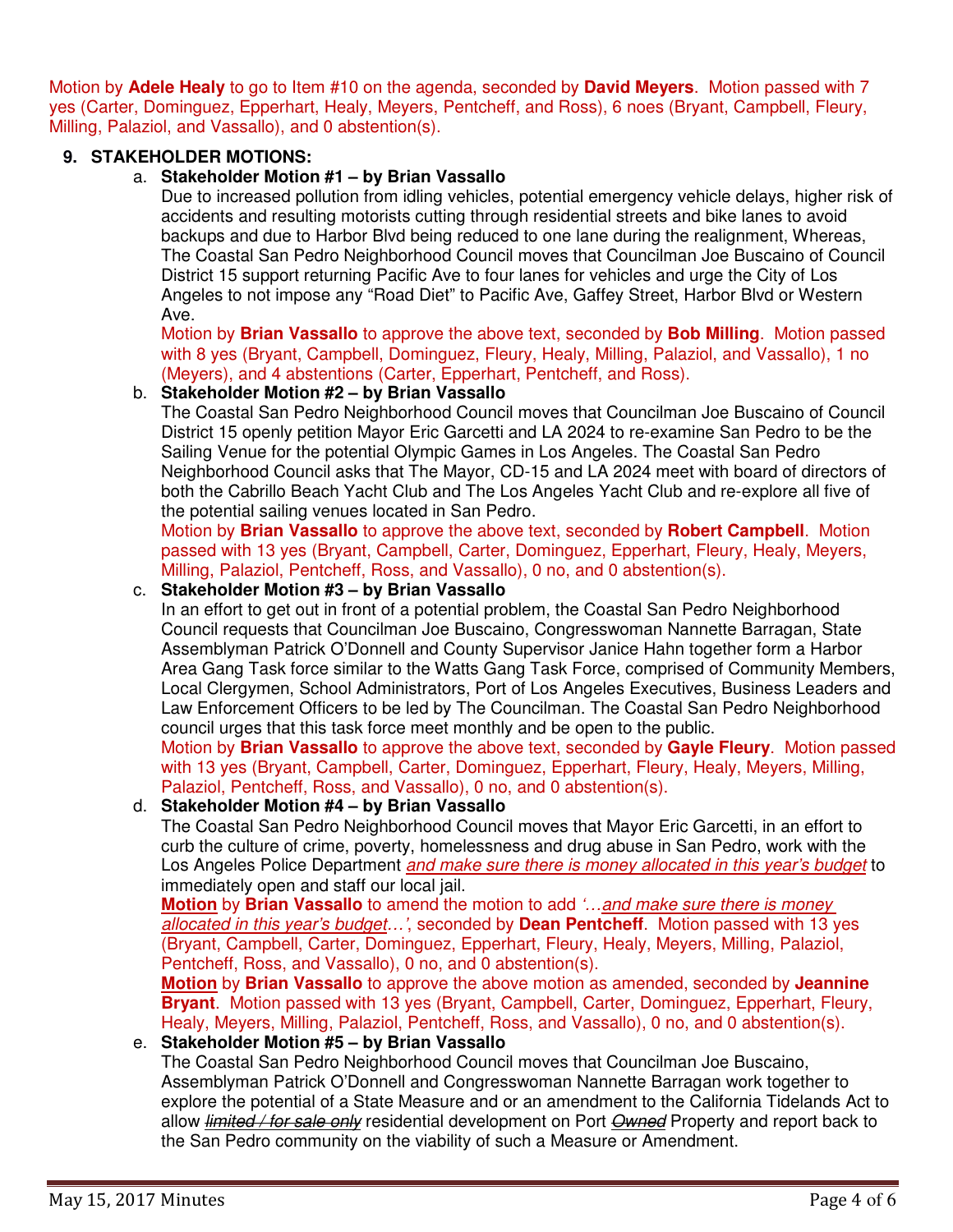**Motion** by **Dean Pentcheff** to amend the motion by removing the words limited / for sale only, seconded by **Doug Epperhart**. Motion passed with 13 yes (Bryant, Campbell, Carter, Dominguez, Epperhart, Fleury, Healy, Meyers, Milling, Palaziol, Pentcheff, Ross, and Vassallo), 0 no, and 0 abstention(s).

**Motion** by **Doug Epperhart** to amend the motion by removing the word **Owned**, seconded by **Louis Dominguez**. Motion passed with 13 yes (Bryant, Campbell, Carter, Dominguez, Epperhart, Fleury, Healy, Meyers, Milling, Palaziol, Pentcheff, Ross, and Vassallo), 0 no, and 0 abstention(s).

**Motion** by **David Meyers** to refer this issue to the Parks, Land Use, and Coastline committee, seconded by **Shannon Ross**. Motion failed with 4 yes (Carter, Epperhart, Meyers, and Ross), 8 noes (Bryant, Campbell, Fleury, Healy, Milling, Palaziol, Pentcheff, and Vassallo), and 1 abstention (Dominguez).

**Motion** by **Brian Vassallo** approve the motion as amended, seconded by **George Palaziol**. Motion passed with 7 yes (Bryant, Campbell, Fleury, Healy, Milling, Palaziol, and Vassallo), 6 noes (Carter, Dominguez, Epperhart, Meyers, Pentcheff, and Ross), and 0 abstentions.

## **10. COMMITTEE MOTION:**

a. Motion recommending improved analysis in the Environmental Impact Report on the Paseo Del Mar Permanent Restoration Project.

#### Committee motion: Parks, Land Use and Coastline Committee

Be it resolved, that the baseline condition for the Environmental Impact Report (EIR) on the Paseo Del Mar Permanent Restoration Project should be the conditions or environmental setting at the time of the release of the Notice of Preparation (NOP), not the pre-landslide condition, and the EIR must be rewritten using the conditions at the time of the release of the NOP, because the use of multiple baselines throughout the EIR has the potential of creating predetermination of the outcome; and

Be it further resolved, that the Environmental Impact Report analysis must include an additional alternative that examines the impacts of road improvements, including traffic calming on Paseo Del Mar, without restoring the road; and

Be if further resolved, that much more extensive remediation is required in the design for the riprap base and walls proposed in Alternatives 2 and 3 due to extensive biological and view impacts; and

Be it further resolved that any and all alternatives must include traffic calming and beautification on Paseo Del Mar, as has been recommended by the Coastal San Pedro Neighborhood Council for years, including but not limited to the attached plan by Mia Lehrer Associates as a proposed basis for planning.

Motion from committee. Motion passed with 11 yes (Bryant, Carter, Dominguez, Epperhart, Fleury, Healy, Meyers, Milling, Palaziol, Pentcheff, and Ross), 1 no (Vassallo), and 1 abstention (Campbell).

**11. DISCUSSION AND POSSIBLE ACTION ITEMS / APPROVAL** of Community Impact Statements on matters within the subject matter jurisdiction of the CSPNC on Council File # 17-0600 the Los Angeles City Proposed Budget for FY 17-18, as requested by the Department of Neighborhood Empowerment. As well as, please see attached:

**Motion** by **Doug Epperhart** to table items 11.i. and ii., seconded by **Louis Domingquez**. Motion failed with 5 yes (Dominguez, Epperhart, Meyers, Pentcheff, and Ross), 7 noes (Bryant, Campbell, Fleury, Healy, Milling, Palaziol, and Vassallo), and 1 abstention (Carter).

i. NC Budget Advocates white paper.